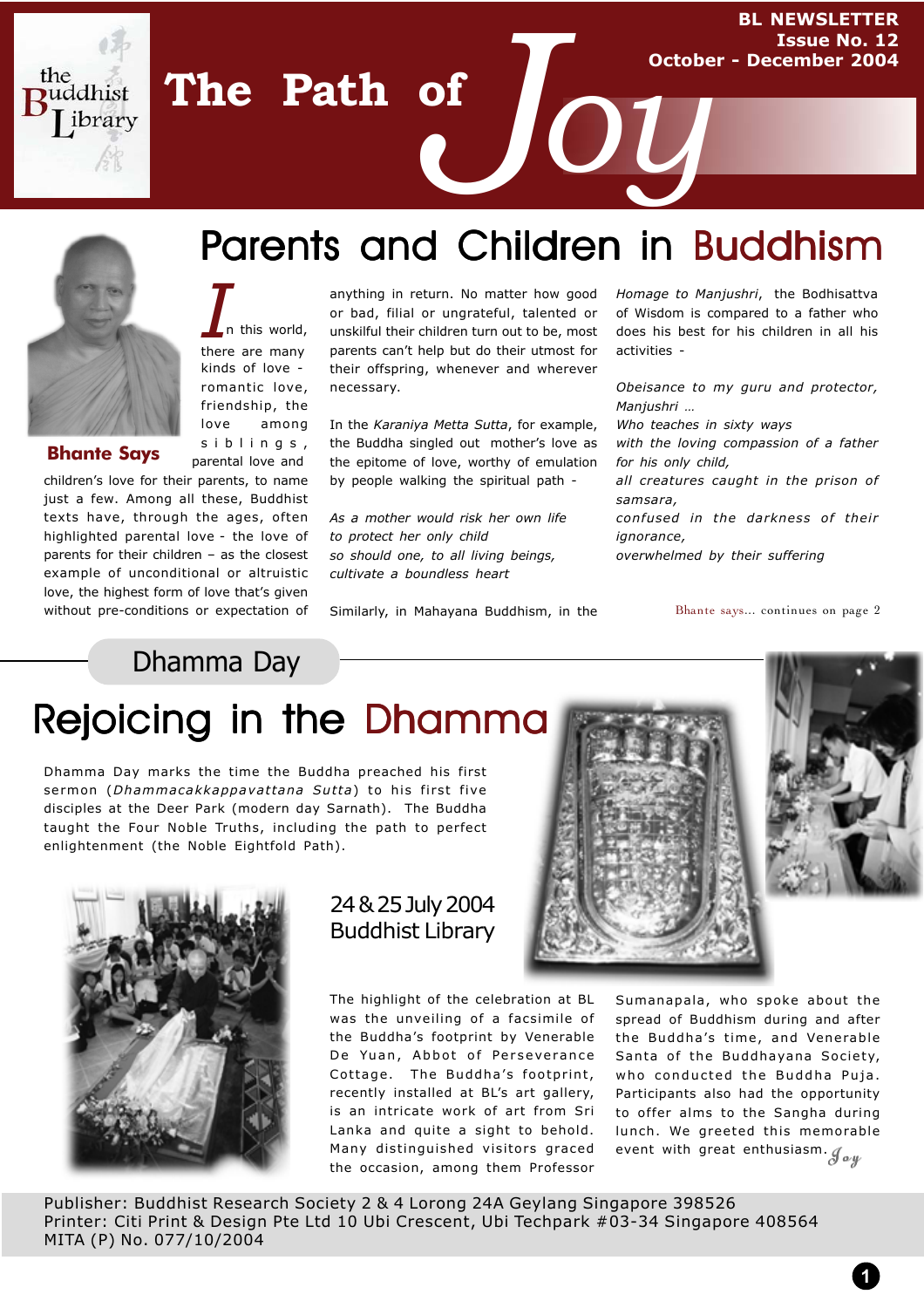## Bhante says

Bhante says... continued from page 1

There's a story - a Jataka tale called *Ummagga Jataka* – which perfectly illustrates the selfless quality of a mother's love for her child. This Jataka story actually contains many sub-stories. The story I'm going to relate is just one of these minor accounts.

The Buddha was once born as a Bodhisattva called Mahausada. He was a very wise man and became the king's counsellor. Almost everyday, he helped people by counselling them.

Once, a lady with a child passed by the area where the Bodhisattva was conducting a session. She had to cross a stream, which had swollen into an angry river as a result of the previous night's rain. A passer-by offered to help mother and child to cross the river. However, once in possession of the child, the helper – in reality, a human-flesh eater - ran away with it. The mother hysterically cried for help, giving chase. Some nearby villagers managed to catch the kidnapper. They asked her why she'd taken someone else's child. She claimed the child as hers. The mother had no way to prove her claim. In those days, of course, there were no DNA tests. She could only weep and plead for help. So the villagers brought both ladies and the child to the Bodhisattva for advice.

The Bodhisattva asked each claimant whether the child was hers. Both maintained their claim. The Bodhisattva drew a line in the sand and asked the two ladies to stand on either side. He told them to pull the child towards themselves as hard as possible. "*Whoever can pull the child to her side can have the child."*

The kidnapper saw her chance and pulled the baby as hard as she could. The mother, on the other hand, could not bring herself to hurt the child. The Bodhisattva advised the mother to try her best if she wanted the child and gave her a second, then a third chance. Still, the mother could not bring herself to pull the wailing child. Elated with her victory, the kidnapper was about to run away with the child when the Bodhisattva denounced her as an impostor. The genuine mother had proved her case by her conduct – she would rather give up the child than hurt it.

In China, Korea, Taiwan and Japan, the paramount position of parents is largely due to the influence of Confucianism. Filial piety is, of course, a cornerstone of Confucianism. Children are taught that they're indebted to their parents for life and it's their most important duty to do everything possible for their parents' benefit.

" ... whoever encourages his unbelieving parents to believe, his immoral parents to be virtuous ... such a one by so doing does more than repay his parents."

In Buddhism, we have similar teachings although there are differences. In one sutra, the Buddha said:

*There are two people you can never repay. What two? Your father and your mother. Even if you were to carry them on your back and live a hundred years, supporting and assisting them with medicines, bathing and massaging their limbs and cleaning them, even this would not repay them.*

*Even if you were to give them absolute rule over the whole world, this would not repay them. And why? Because parents do much for their children. They bring them up, nourish them, they introduce them to the world.*

*But whoever encourages his unbelieving parents to believe, his immoral parents to be virtuous, his stingy parents to be generous, his foolish parents to be wise, such a one by so doing does more than repay his parents.*

This translation was done by someone not so familiar with the original Pali scriptures. There are some words in the translation which I can't quite agree with. For example, the word '*foolish'.* The Pali word '*bala'* actually means *young* or *immature*. The Buddha used this word for immature or young people. Parents may not be young but they can be immature. In particular, they may be spiritually immature. Their children may have attended Buddhist teachings, meditation retreats, associated with Buddhist teachers or monks and made an effort to practise the Dharma. Their parents lived in leaner times and may not have had the same opportunities. Parents may go to temples to make offerings – flowers, joss sticks or oil lamps – and pray to Buddha, believing that he's God. This is due to their ignorance. But we should not call them foolish just because of this. The Buddha, for example, never addressed people as foolish, whether they're young or old, even though they may have undertaken wrong practices. He addressed them in a very friendly manner, not only pointing out why they were wrong but also prescribing the right or skilful way for them to follow.

Bhante says... continues on page 11

**U P C O M T I N G A L K S**

#### **The Seed of Enlightenment** by Venerable Thubten Chodron 16 November 2004 (Tuesday) 7.30 pm to 9.15 pm

Bodhicitta (literally, the mind of enlightenment) is the seed of enlightenment present in all sentient beings, their potential to attain full liberation from suffering. In this talk, Venerable Thubten Chodron will answer questions such as - *What is the significance of bodhicitta in Buddhist practice? How does one cause it to arise? How can one sustain it? How does it affect our daily life?*

For a biography of the speaker, please refer to the website: http://www.thubtenchodron.org/Biography/about\_ven\_thubten\_chodron.html

**AT THE BUDDHIST LIBRARY . . .**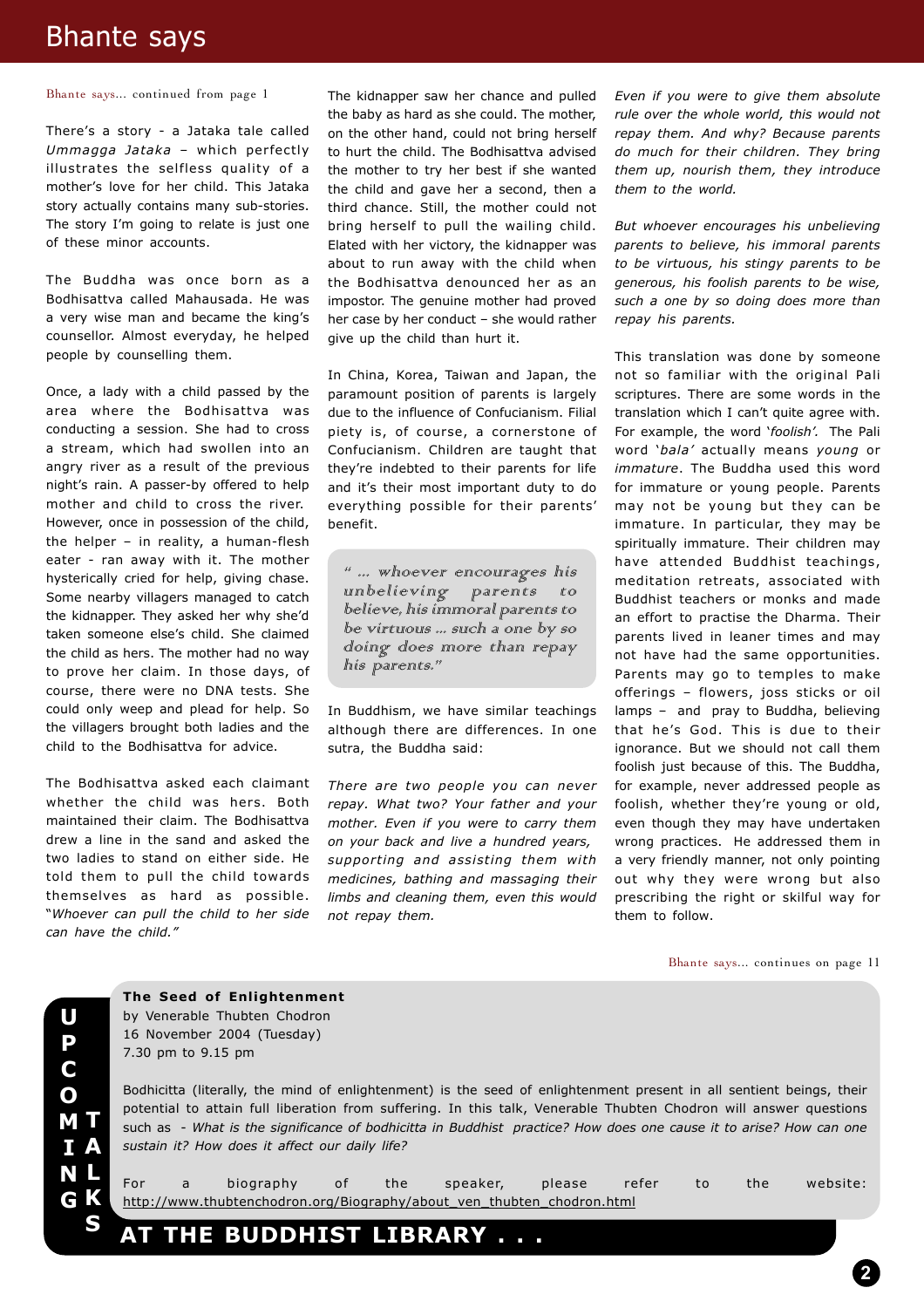# What a Drag! Or is it? BUDDHISM– BUDDHISM–

"I won't practise Buddhism. I think it goes against human nature because it asks you to not chase passion. Everything is suffering …No meat, no onions, no garlic, no anger, no desire...Young<br>people want to try want to try everything."

**Tricycle magazine, reportedly voiced by**<br>*Tricycle* magazine, reportedly voiced by a tourist guide in Hong Kong. As a Buddhist, on reading this quotation, what's your response? Is Buddhism against '*human nature'*? Is it too pessimistic? Is it too restrictive? Is it irrelevant in today's world, especially to the young? his criticism appeared in the Spring 2004 issue of the

The first question presupposes we know what '*human nature'* is. That's a tough one - a problem which philosophers throughout the ages have been – and still are – grappling with. We'd do better by focussing on a narrower issue - what the speaker meant by that term. From the context, we can make an educated guess – that the writer meant that human beings, especially the young, like to venture, to pursue their dreams, to experience everything, to '*chase passion'* - wherever that may lead them to. Is Buddhism really against these things?

The plain fact is that the Buddha never

required his followers to give up experience, feelings or fun. It's quite the opposite - Buddhism is nothing if not about experience. The Buddha has, of course, pointed out, that life is characterised by suffering. But he did not stop there. Nor did he glorify suffering. If life's nothing but suffering and happiness is unattainable, living would be pointless, wouldn't it?

And so, like a good doctor, the Buddha went on to identify the cause of suffering (ignorance) and the end of suffering (Nibbana). Then – and this is the crucial point - he prescribed the medicine - the Noble Eightfold Path.

The speaker refers to the human need to '*chase passion …*. *Young people want to try everything'.* In truth, no genuine religion advocates giving free rein to passion. Passion is often compared to fire. And like fire, it's a good servant but a bad master. Giving full vent to passion would be destructive, both on the individual and the social levels. In the former case, it leads to addiction (drugs, sex, gambling, television, shopping, work, whatever); in the latter, it results in anarchy, a breakdown in society. So all religions – not just Buddhism prescribe control of passion. Indeed, many religions have far severer restrictions than Buddhism. And whereas most do so by the commandment of God or some deity, the Buddha uniquely showed how we, human beings, can uncover our innate perfect Buddha nature by our very own effort, a spiritual DIY, so to speak.

And so, as Buddhists, we're not required to be zombies or automatons, totally devoid of feeling or the desire to have fun and enjoy life. As humans, we cannot avoid having feelings and passion and there's nothing wrong with enjoying life. But addiction is quite a different matter. The Buddha taught us that enlightenment lies with understanding the true nature of emotions, desires and needs. Not giving them up but not surrendering to them either. He equipped his followers with the knowledge that that emotions are empty and impermanent. Armed with this knowledge and wisdom, they're better able to respond to life's problems in a skilful way, without greed, hatred or ignorance.

What, then, about not taking meat, onions and garlic? The Buddha never required his followers to be vegetarians. Or to abstain from taking onions and garlic. In fact, the Buddha himself ate meat – and the sangha, particularly the Theravadin and Tibetan sangha, by and large, do so today. It's true that some sections of the Buddhist sangha, particularly those from north-east Asia – China, Korea, Japan – do observe such abstinence. But this is because of the rules of their own traditions and lineages based on the particular practices they follow. Something they adopt voluntarily because they feel that that way of life is most conducive to their search for enlightenment. For the Buddha never

editorial... continues on page 12

**Buddhist Resources for the Management of Emotions** by Professor Padmasiri de Silva 8 December 2004 (Wednesday) 7.30 pm

In recent times, the understanding and management of emotions has assumed added importance with developments in neuroscience, biology, psychology, education, philosophy and medicine. Buddhism, which stresses mindfulness and the need to open ourselves to inner experience as a pre-requisite to insight, transformation and wisdom, has an important contribution to make.

Professor Padmasiri de Silva will deal with techniques found in the Buddha's discourses for the management of negative emotions and development of positive emotions. He will outline some western theories of emotions and develop a Buddhist perspective on emotion theory and therapy.

Professor has held numerous distinguished positions - head of the Philosophy and Psychology Department, University of Peradeniya, Sri Lanka, visiting positions in USA and Singapore and now as research Fellow in Monash University, Australia.

**. . . NOT TO BE MISSED!**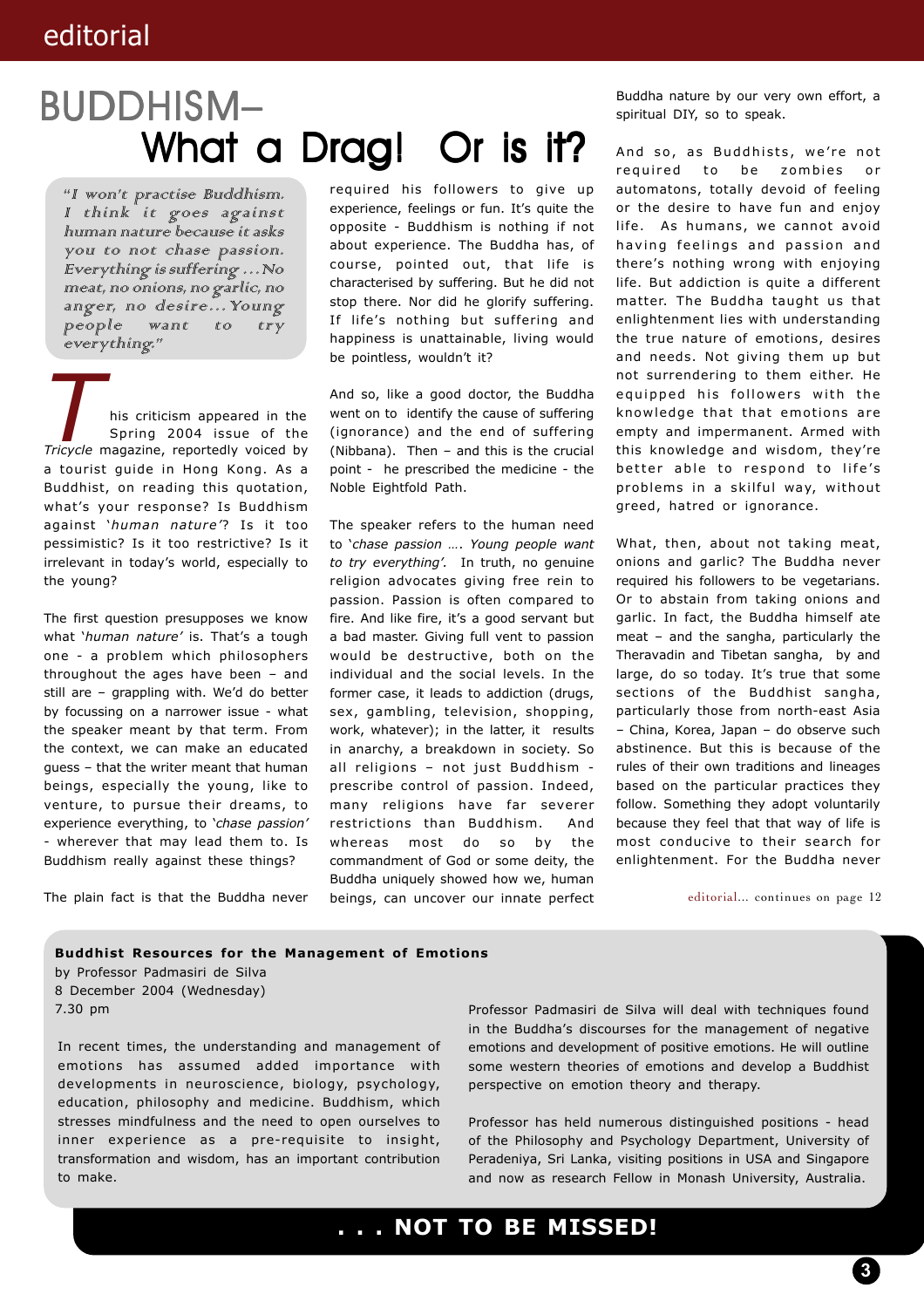## interview

# indow to the Buddhist World - Bhutan



*Personal Introduction Why did you become a nun?*

I know (the reason) better now than when I actually became a nun (laughs). In those days, when the monks and nuns went alms begging, they practised *chod*. This is a special Nyingmapa practice performed in cemeteries. When collecting alms, they would not say what they wanted, they just stood near the door and played their bells and drums. People offered them food grains. I used to be very moved. Every winter – during the harvesting season in October – they came.

*What social work are you involved in?*

It's very small but I'm trying my best. I'm helping the nuns in my area. I now live in India at Tsopedma, a holy place for Tibetan Buddhists associated with Padmasambhava (who brought Buddhism to Tibet). There are many nuns here who don't have places to stay. I hire rooms for them in Indian family homes. They don't have any income so I try to get them sponsors. I have managed to get a few here in Singapore.

When the nuns flee from Tibet - more than 1,000 of them each year - they have no idea whatsoever of where they're actually going. They don't even know how to go to Dharamsala. They only know '*Dalai Lama*' and '*India'*. If they manage to reach Dharamsala, the Tibetan government-in-exile sends them all over India. The young go to school but once they're over twenty, they cannot go to school. Some choose to

Meet Venerable Wangmo, a Tibetan Buddhist nun from Bhutan. Beneath Ani-la's petite, gentle exterior – she frequent laughs at her own expense - lies boundless energy and a serious sense of purpose. Her purpose includes not only her own spiritual practice in the Nyingma tradition but also a desire to better the lot of her sister nuns in India and Bhutan. Here in Singapore for a few days en route home from a conference in South Korea, she kindly consented to give this interview.

become nuns because they can't get employed, others choose to remain nuns. Remote areas of northern India are closed for six months a year because of the snow. Some of the nuns come to Tsopedma to do their practice. Usually, in summer, they go back to their own villages where they can do some farming work. The most they can get paid is S\$2 per day.

I'm thinking of building a retreat place for about thirty nuns where they can practise for certain months. When the nuns stay in Indian homes, several of them share a room. It's usually very noisy, they have no privacy. (It's not conducive) because in Tibetan Buddhist practice, you should not meet people during retreats.

As a nun, I get to realise that I don't have to go for the material things ... I am satisfied as long as I have sufficient time to do my practice.

*An English-born former Buddhist monk in Thailand has been arranging scholarships for thousands of students for many years. When he was a monk, he encountered problems from his seniors who believe that monks should not get involved in worldly affairs. Do you face such problems?*

Not really, although our teachers don't encourage us. They think that we're too low-level. When we cannot help ourselves, how can we help others? They would rather we do more meditation and spiritual practice. They first want us to realise the truth of the Buddha's teaching. But once we really get into (social work), they do help us. In Tibetan Buddhism, it's easier because they practise the Bodhisattva way – to place others before yourself.

#### *How can people help these nuns?*

People can help in many ways like sponsoring nuns, sending money to arrange for teachings, or, if you're going to India, by bringing clothing especially warm clothing.

*I did not realise that Tibetan practitioners practise alms begging.*

Oh, we do. Now in India, we ask the lamas to provide everything – teachings, food, clothes etc. But in Tibet, it was not so. The students had to support themselves. They went on alms round.

The Buddha showed us a way - how to realise impermanence by receiving alms. Living day by day. Let tomorrow come. Theravadin monks go for alms round on a daily basis, like the Buddha. (In a sense) we are more attached, we collect sufficient food to go on retreat.

*But the Dalai Lama does not go on alms round.*

Because as a child he was taken care of by the government. He has taken many lives before. The heads of the Tibetan traditions – the Dalai Lama, the Karmapa etc – they are realised beings. If you read about their former lives, they had also gone for alms rounds previously.

*What satisfaction do you derive from your work and life as a Buddhist nun?*

I get a better chance to realise impermanence. As a nun, I don't have to go for material things. The more we have, the more we want. The more we want, the more problems we get. I'm satisfied as long as I have sufficient time to do my practice.

interview... continues on page 5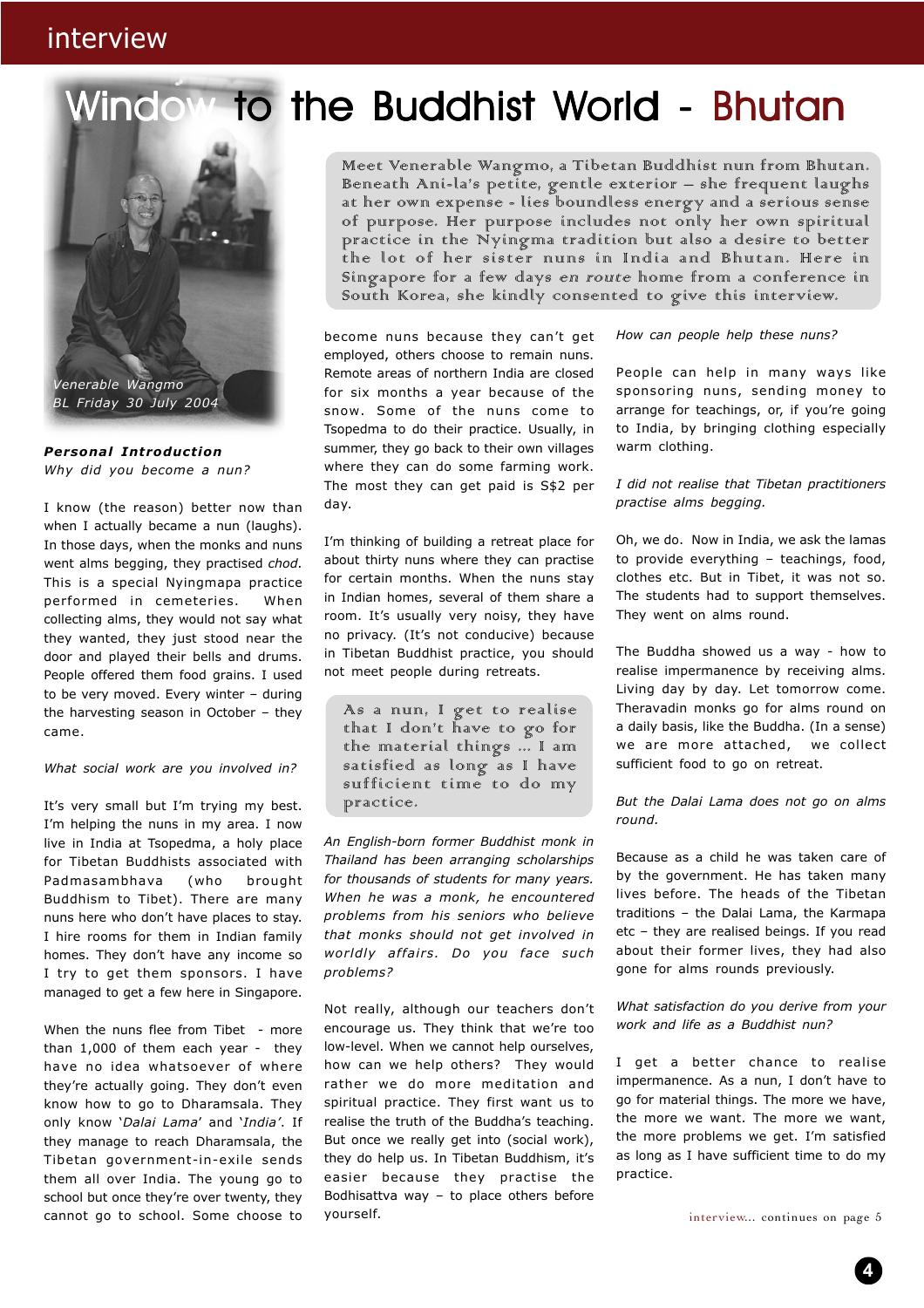## interview

#### interview... continued from page 4

#### *Why did you come to Singapore?*

To see the busy world of Singapore (laughter). I went to Korea. On the way back, I dropped by to see my friends.

#### *What were you doing in Korea?*

Ten of us, Buddhist nuns from different parts of India, attended a conference in (South) Korea. They were discussing their problems, many speeches, very intellectual. Their difficulties and ours are so different (laughter). Korean nuns like Taiwanese nuns are very well educated. Their problems are very complicated, ours are simple but still…

#### *What are your impressions of Singapore? You don't have to be diplomatic (laughter).*

Materially, you're very comfortable. At the same time, it makes your life very complicated. Very ruled by money and time.

#### *Bhutan*

*Tell us something about Bhutan where you come from.*

By area, the size of Switzerland, it has a population of 1.2 million people, scattered all over the country. The people are mainly farmers – planting oranges, apples, red and white sticky rice. We export timber.

The eastern and western parts have different languages. In Buddhist schools, English is the second language; otherwise, English is the first language. Ninety nine per cent of the people are Buddhists. Southern Bhutanese are Hindus. There are individual Christian practitioners but there's no church.

Materially, you (Singaporeans) are very comfortable. At the same time, it makes your life very complicated. Very ruled by money and time.

*How do you see Bhutan facing the pressures of the 21st century, especially western influence represented by MacDonald's and Hollywood?*

Bhutan is changing very rapidly too. Although television came to Bhutan only two years ago, we're very much exposed to videos and movies. Also, our government sends many students to study abroad. Our older generation already fears this influence. It's a losing battle.

*Will there be a problem for Buddhism in future?*

We're already having a problem. Buddhists do not engage very much in social work, unlike Christians. Our younger generation reads Christian books in English. There are many Buddhist books (translated into English) but they're on profound subjects and our students cannot understand them. These books are not relevant to their daily lives.

*Would you have a use for simple English books on Buddhism?*

Yeah, actually. If you can send them to Bhutan, that would be very good.

#### *Buddhism and Buddhist practice*

*What is your advice for beginners who want to practise a Buddhist way of life?*

Foreigners usually look for teachers. Don't look for famous teachers like the Dalai Lama. All these Rinpoches, of course, they do have compassion. But if you have your own problems, they don't have time for you. Go for simple, ordinary monks who are good enough. As you progress, then you can get more qualified teachers.

*In recent interviews, His Holiness, the 14th Dalai Lama, spoke about his becoming a vegetarian. How important is it for Buddhists to become vegetarians?*

If you don't want to harm life, you shouldn't eat it. If you don't eat the meat, then you don't harm the animal. I cannot say – *I'm eating the fish but I'm not killing it*. Because although you did not kill it, it was killed for you.

In Bhutan, we don't have seafood. Also, we don't eat horse meat, dog meat. So these lives, we don't kill. But in a place like Bhutan, to become (total) vegetarian is extremely difficult because of (the lack of) variety of vegetables. Especially in a retreat place which is so far away from the town. Only in summer – for three months – do we get fresh vegetables. The rest of the year, we depend only on dry vegetables. Then we get sick and (develop) many kinds of complications. To save our lives, we have to see which one is more important. (To) have more time to practise, (human) life is very important so we cannot be vegetarian (in these circumstances).

If you don't want to harm life. you shouldn't eat it. If you don't eat the meat, then you don't harm the animal.

In Bhutan, people usually eat yak meat, beef, pork, mutton and lamb. The traditional practice for Tibetan Buddhists is to eat the meat of larger animals so that they need to kill fewer animals to feed the same number of people. Although many monks and nuns take meat, they don't take fish, chicken and pork. Because in Bhutan, pigs are raised only to be eaten, unlike cows. (Otherwise) everyday in our mind, we keep on thinking - *we are feeding the pigs to be killed and eaten.* So everyday, we are sort of (mentally) killing the animal. Now, in India, many Tibetan temples do not serve meat because of His Holiness.

I haven't seen (how animals are kept) in Singapore but I saw it in India. I tell my friends – *even if you are eating meat, please don't eat chickens because they're put in small cages*. It's so sad to see the way they keep chicken in India.

#### 25 50 km  $\overline{50}$  mi  $\mathbf{c}$  $\mathbb{H}$  $\mathbb{R}^{\mathbb{Z}}$  $N$  $\frac{e_{a}f_{h}}{e_{\text{asa}}$  $R$  a  $n$ g e Paro · THIMPHU Tongsa Tashigang<sup>\*</sup> Samdrup<br>Jongkhar Phuntsholing INDIA BANGLADESH

interview... continues on page 9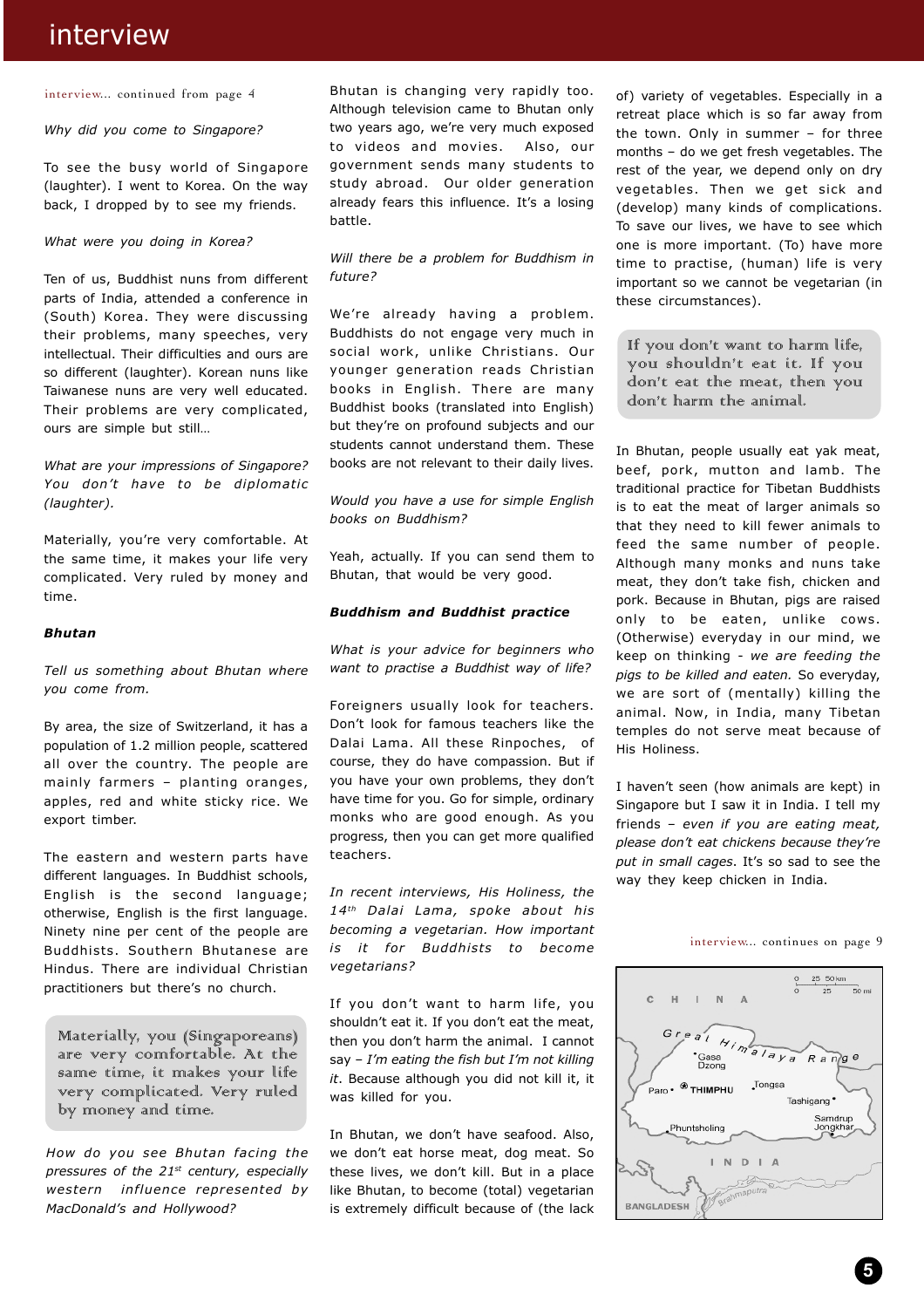# Self-Esteem – How do we Measure it?

people and giving them facilities to listen to Dhamma talks, to be inspired to live the good life, to meditate, to make good friends, to have a wholesome place to go to, to spend their time in a profitable manner. All this is fine and laudable.

The danger, however, is when corruption sets in, when there's fraud and deceit, jealousy and disharmony, possessiveness and attachment, power games and undue control and manipulation. When the practitioner starts thinking that he's someone who seethes with self-importance, forgetting that the whole idea of the practice is to see through the five aggregates - form, feeling, perception, mental formations and consciousness, which constitute our body and mind - and realize that here, there's no substantial self, everything being ephemeral, transient and conditioned.

These days the word 'selfesteem' has become an oftenused term. Someone might say, "I've a low self-esteem," "I think I am hopeless," or "I'm no good." What do they mean by that? How do they measure their self-esteem? What are the criteria?

So, ultimately, how should we measure our self-esteem? If we go by society's norms, a housewife would have low selfesteem. She's just a mother, a woman, bringing up children and earning no income. A clerk, an office boy, a gardener, servant, driver, factory or ordinary worker, an illiterate person – all of them might all have a feeling of low self-esteem.

I suggest that we should measure our self esteem by how well we've lived up to the true values in life. What are these true values? Love, kindness, compassion, generosity, patience, forbearance, tolerance, forgiveness, fortitude, perseverance, humility, gratitude, consideration for others, thoughtfulness, composure, calmness, serenity, equanimity, understanding, and contentment, concentration, wisdom and

honesty. And courage (to do what's right), determination, resoluteness (to live a noble life), mental strength, diligence, and effort in walking the noble path.

We need to analyse the true meaning of these qualities. We need to understand how to apply them in our everyday life.

For example, love is neither attachment nor selfishness. It's caring and seeking the good of another. Kindness is simply the act of opening our hearts and being genuinely good to others. Compassion is a heart that's touched when it sees the suffering of others. It wants to reach out and alleviate their suffering. Consideration is thoughtfulness and regard for others' well-being and happiness.

Generosity is being able to give and share what one has – it's the opposite of stinginess and miserliness. Forgiveness is the ability to pardon or excuse somebody who has hurt us without any grudge or resentment - the act of a magnanimous person. Patience is being able to persevere through all the trials and tribulations in life - the ability to forbear insults and injury without anger or vengeance. Perseverance is not giving up, despite difficulty - taming our mind and continuing to do all the good work that we're doing. Calmness is the ability to be composed and steady, especially in times of crisis, the opposite of agitation and restlessness. Equanimity is the ability to remain calm and balanced, not ruffled by life's ups and downs.

Gratitude is the remembrance and appreciation of the kindness one has received from others. Humility is the lack of pride and conceit – it's the opposite of haughtiness and hubris. Contentment is having few wishes, being happy with what little one has. Usually, we're not content - always craving for more. But to the extent that we can reduce our craving and be content, to that extent we'll be happy and be spared from suffering. Resoluteness is our continued

article... continues on page 7

**BY VISU**<br> **ISPN 150**<br>
In a materialistic society, people<br>
usually measure their self-worth<br>
by the amount of wealth they've amassed – money, houses, cars, property, luxury items, a high standard of living, and so on. They gauge their self-worth by their achievements in life. Are they university graduates? And not just any university but the most prestigious and respected one. Are they professionals? Not just a GP but a specialist or a surgeon. Are they tycoons, CEOs, powerful politicians, ministers or high ranking civil servants? Do they have a string of letters after their names? People may feel a high sense of self-esteem when they have all these. Then they've '*arrived'.* n a materialistic society, people usually measure their self-worth

**By Visu**

Even the spiritual scene is not spared. As a result, people become disillusioned with religion and religious structures. They find big buildings but no heart in the people inhabiting them. They find a lack of compassion and humility and an increase in greed and hubris. They find their priests, monastics, and '*holy'* people amassing wealth, driving luxury cars, behaving like businessmen, and indulging in unbecoming activities. So religious people too have to do some soulsearching and ask themselves - *how are we measuring our self-worth?*

There are always good and bad apples among us. Even the good are not always good, And the bad are not always bad. The good can be bad sometimes, and the bad good. We are a mixture of goodness and badness in various proportions.

There's nothing wrong with worldly success, just as there's nothing wrong with wealth *per se*. We can do much good with wealth, skills, talent, and influence. So there's nothing wrong in building a big temple with the noble aim of serving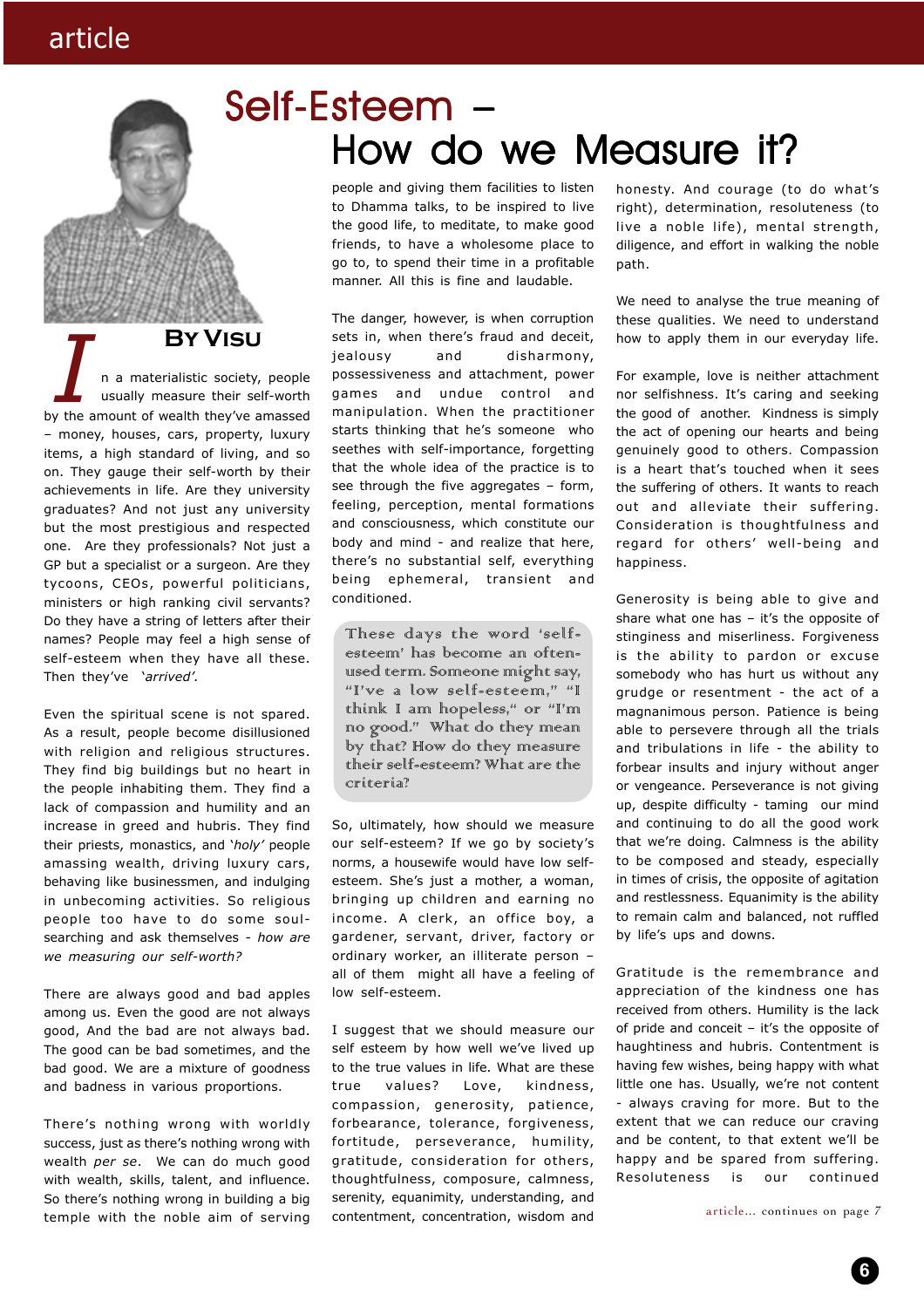## article

article... continued from page 6

persistence in cultivating our mind, inculcating all the values we hold dear, not giving up and rising up again every time we fall. Diligence is the effort we put in to cultivate all these wholesome states.

Understanding is the ability to see deeper than the superficial - how we're all conditioned, how we're all the same in wanting to seek happiness and avoid suffering and yet suffering because we're still not free from delusion and ignorance.

Mindfulness is the awareness of what's going on in our body and mind from moment to moment. Concentration is focusing our mind on whatever we're doing without restlessness and wandering. And wisdom is the ability to see things as they are, the true nature of this mind and body.

Many of these values often go together. For example, people with loving kindness are also patient, kind, forgiving, and generous. And they who are kind, generous, loving, humble and honest are usually also wise because these are the actions and behaviour of a wise person.

So this is how we should measure our self-worth – by how much of these qualities we've developed, how strongly they're ingrained in us.

By now, we have a better idea of how to measure our self-worth. But we've still a long way to go before we can uproot our greed, anger and delusion, and become an Arahat – a Worthy One who's accomplished the goal, lived the holy life and ended rebirth and suffering.

It's important to constantly bear in mind that, until we attain Arahatship, all measurement of self-esteem is flawed; tainted with the notion of selfhood. Whether we think highly or lowly of ourselves, whether we think "*I am superior to you*", *"I am equal to you", "I am inferior to you*", we're all still caught in the *"I"* conceit. For only when we've become Arahats and uprooted all identification with the five aggregates as a self will we be free from all measurement and reckoning in terms of "*I*" or self.

## Letter from Visu

Ven B Dhammaratana Buddhist Library 2 and 4, Lorong 24A Geylang Singapore

9 July 2004

Dear Bhante

Many thanks for the reply which we received when we opened our email today.

Barbara and I just got back today (Friday, July 9, at 6.30pm) after being away for four days visiting the ancient city of Anuradhapura which is in the northern central region of Sri Lanka. We visited the 2,300 year old Bodhi tree and sat around meditating for a while before it. I was a little disappointed with the visit to the Anuradhapura ruins site - there was not all that much to see with little information provided by the government - yet the authorities charge US\$15 - 1,530 Sri Lankan rupees - for entrance for foreign visitors.

Barbara and I, being poor, found this rather exorbitant. We even had to pay 10 rupees after that just to visit the toilet in the site - and the toilet itself was in poor condition! And even to visit the Tooth relic temple in Kandy, we had to pay 300 rupees.

I find all this a little hard to comprehend as I thought Buddhist temples and sites should welcome visitors and not charge any fee, not to mention exorbitant ones at that. I have never heard of any Buddhist temples charging entrance fees. Burma is a very poor country too but, as far as I know, there are no charges for visiting the Shwe Dagon and other temples. And I don't think there are any entrance charges to the Buddhist holy sites in India though I have not been there myself.

With lots of metta

Visu

**Look out for the next issue of Path of Joy for** Bhante's reply to Visu's letter...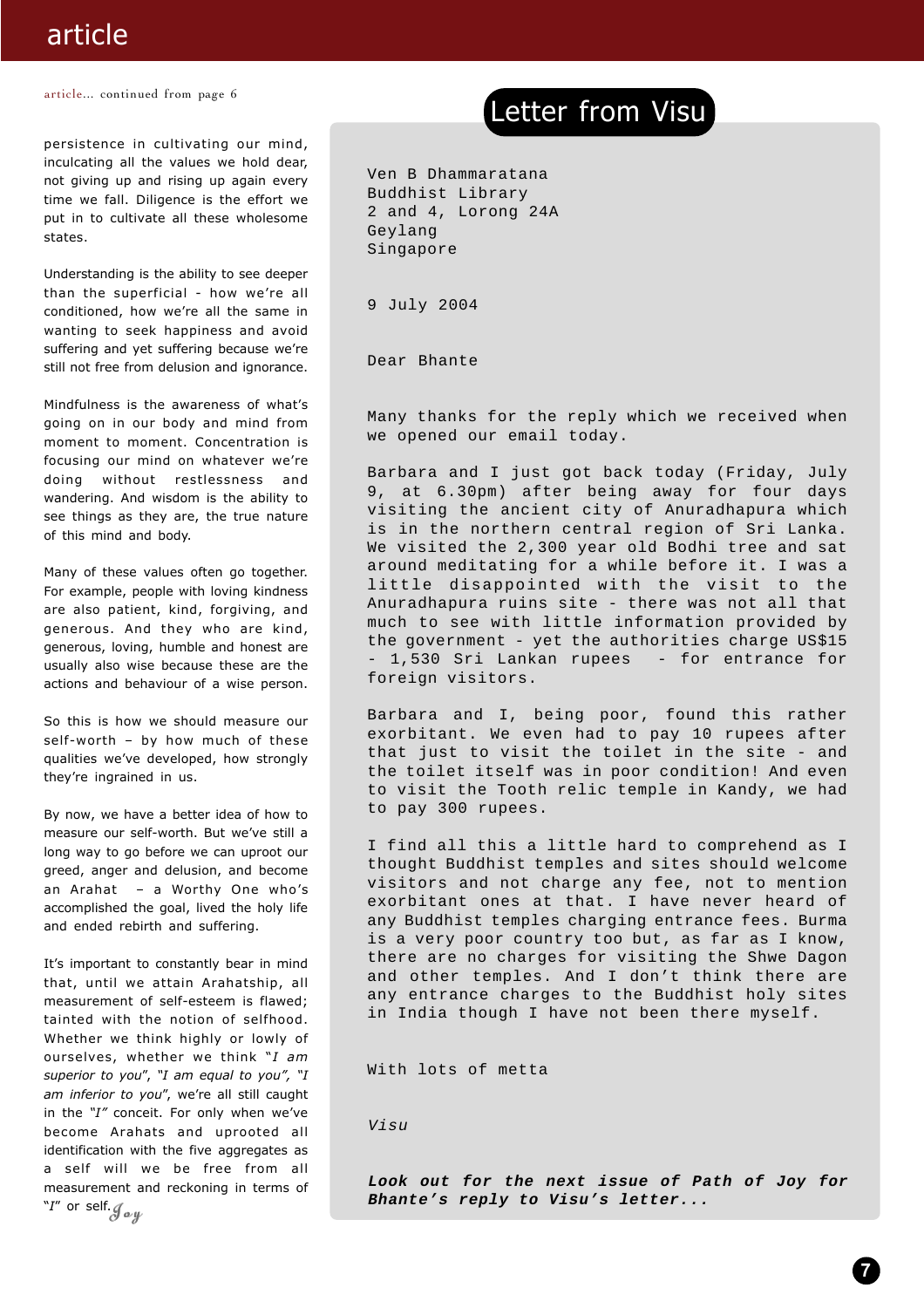## book review

#### **MINDFULNESS AND MONEY - THE BUDDHIST PATH OF ABUNDANCE**

by Kulananda and Dominic Houlder Published by Broadway Books (2002) (234 pages)

*Reviewed by Chwee Beng*



Money affects people in very different ways. To most of us, money means security. But this natural sentiment can be carried to extremes.

A friend, who'd stopped working in the fast lane, returned to it after six months. She missed '*putting the deals together'*, as she put it. But more pertinently, she was worried about her future. Only lots of money, she confided in me, could suffice to give her a sense of security.

On the other extreme, a monk once said to me, *'I don't have any use for money'.* He went on alms rounds in the mornings and he lived in a *kuti* within the compound of a Thai temple. Everything that he ate, wore or used was given to him by lay people anxious to *'tum boon*' (make merit).

But no matter how we perceive the way money affects – or does not affect – us, one thing's certain. In this world, money's essential. Even the monk's minimalist life requires money to function because no amount of good intentions can put food in the monk's alms bowl. Indeed, as the authors point out, if not for money – or its electronic equivalent in today's cashless world - we'd all have to revert to the barter trade.

Seen in this light, it's no surprise that money is, in the authors' opinion, *'humanity's greatest invention*'. The Buddha himself, wise and pragmatic as he was, refused to prohibit the use of money (or its then equivalent) by lay people or recommend a life of poverty. What he did do, though, was to show how we can earn - and use - money wisely. This book shows us just how the Buddha did that and how we can use those lessons to help us live a meaningful life.

The Four Noble Truths of Buddhism begin with the recognition that life is characterised by suffering. We suffer because, in our ignorance, we fail to understand the nature of reality, the way our lives actually function. Even as modern science and technology bring greater development and material success each passing day, more and more people are discovering that their lives remain incomplete or meaningless. In the authors' words – *Nothing whatsoever will make your life complete: not possessions, not a job, not a family, not a vocation, or a loved one, not drugs, not religion, not even Buddhism. That's because of the way life is and suffering comes from our determined attempts to swim against the flow of life.*

We try to use everything that we have, including money, to fill in the void, just as financially successful parents today try to use expensive education, gifts and holidays as substitutes for the quality parental care that they're unable or unwilling to give to their offspring.

Yet, the message of Buddhism, contrary to popular misconception, is a happy one. '*…(W)e can learn to live in a way that changes the picture radically, that helps us to become less deluded and reactive and instead, much wiser and more creative in our ability to master greed and hatred. Money … can also fuel a journey – the path of abundance – that any of us can choose to make towards an extraordinary life. It's up to us.*'

What is this *'life of abundance*'? It's a complete, integrated life, one that's not split into material and spiritual compartments. Nor one in which the spiritual dimension is squashed to extinction by a pre-occupation with materialistic pursuits. In a life of abundance, we *'use our money to change*

*our mind, to change craving into generosity, aversion into love and delusion into clear awareness.'*

Inviting the reader to *'engage in your own bold experiment with money*'*,* the authors examine fundamental Buddhist topics - the six realms of existence, the twelve-linked chain of dependent origination and Buddhist ethical precepts. They explain the proper basis and ambit of the positive qualities Buddhists seek to develop - mindfulness, wisdom, loving kindness, generosity, contentment, honesty, objectivity, awareness and altruism. And they show how these qualities can be employed to good effect in the work place. The book recounts, for example, how a police officer in England manages to perform his duties - which may involve violence and the carrying of firearms - in harmony with his Buddhist conviction.

The authors also remind us that these qualities are fundamentally empty and inter-dependent. Take generosity, for instance. True generosity requires us to cross the *'frontiers' of our 'comfort zone*' *–* to give until, in Mother Teresa's words *– 'it hurts*'*.* To be generous is to give what we want, not what we don't want. It's not spring cleaning or tax avoidance. And we don't just give away money and possessions, we can also give our time, merit, education, culture, even, if the occasion demands it, our lives (as in the recent Nicoll Highway tragedy). But, above all, in the Buddhist scheme of things, we ought, if we're able to - as the Buddha did - give wisdom. In this context, generosity is extremely powerful. Undertaken sincerely and consistently, it has a *'transformational power*' *- 'it opens up the Path of Abundance for others as well as for ourselves*'. Ultimately*,* '*(g)enerosity is an attitude that shapes our whole being: it becomes who we are. The Buddhist ideal is to become so generous that we don't even think of those we give to as deserving recipients. We just give because that's part of being fully alive*'.

The authors have themselves both set up thriving businesses. They are both committed Buddhists although Kulananda lives in a Buddhist residential community in Birmingham, England, with relatively

book review... continues on page 9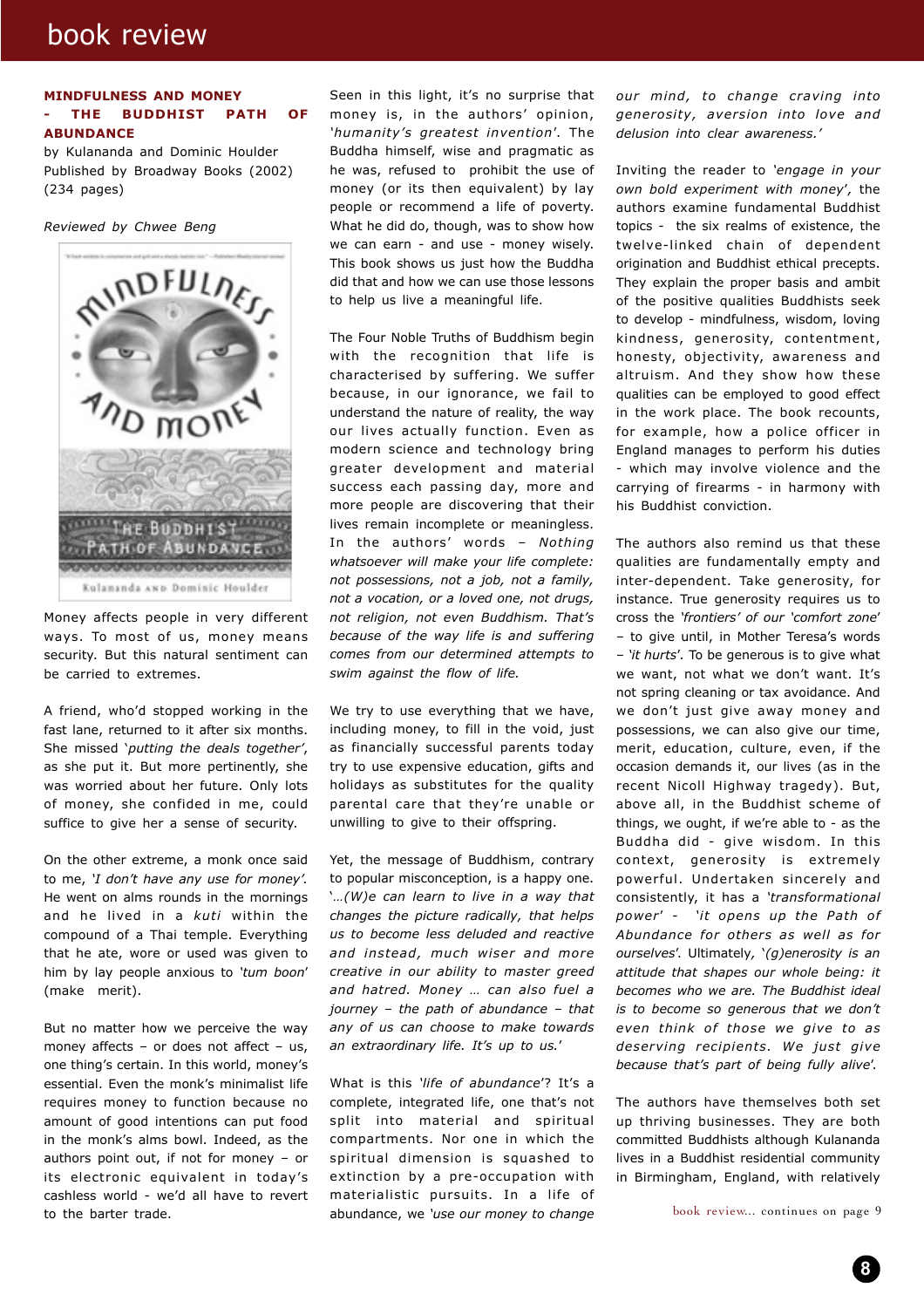## book review

book review... continued from page 8

little personal money whilst Dominic lives alone in an apartment in central London and is relatively wealthy. Both therefore know what they write about. This book – their first joint effort - is clearly written, practical and useful. It offers examples (either real-life or constructed) with questionnaires and checklists to help us understand the issues raised and to evaluate our own lives, work and experience.

We must bear in mind though that the book is written by westerners, about (mostly) western life and for western readers. For example, the six realms of existence are interpreted as states of mind we can experience in this very life, rather than worlds to be born into. This is all well and good. After all, much of the rest of the world is already, to varying degrees, *'westernised'* and should be able to appreciate the issues raise in the book without much problem. In the context of Singapore, at least, this handy practical guide should prove relevant and useful.

The authors say that *'Buddhism has to learn to speak its ancient wisdom with a new voice, so that its old and timehonoured disciplines and practices can find fresh channels of expression*'. In

fact, Buddhism has throughout in its 2,546 year history spoken with *'new voices*'*,* even though those voices have been Asian. The cultural divide now may seem wider and deeper as Buddhism takes root in the west but, at the same time, the world is in many ways also getting smaller. There's little doubt that Buddhism will continue to adapt to new cultures and environments, including the west. Already, it has become the fastest growing religion in Australia and Italy, if reports are to be believed. The challenge for the west, on the other hand, is to accept Buddhism as it is (or, to use Sangharakshita's terminology in a different context, Buddhism qua Buddhism) and not try to inject into it a dose of Christian or New Age spiritualist ideas. Disciplines and practices are one thing, fundamental doctrines like soulessness and the lack of a creator God are quite another. Otherwise, westerners would, in the words of the Dalai Lama, be putting *'a yak's head on an oxen's body*'*.*

I recommend this book to anyone – east, west, north or south - who feels the need to make sense of his or her life and work.  $\int \omega y$  interview... continued from page 5

*How do you feel about the ordination of women?*

Full ordination of nuns never reached Tibet.

Nuns can go to Taiwan (where the lineage of fully ordained nuns survives) to receive full ordination - there are certain requirements for full ordination like having ten teachers, one of whom must be a master, to witness full ordination - but in the Tibetan tradition we're still struggling to live as ordinary nuns (who observe only ten precepts). Unless we have a place where nuns can practise together and people can (develop a high) respect (for) them, there's not much use (in just getting fully ordained). So a nun goes to Taiwan, gets full ordination, comes back and runs around like anybody else and people don't respect you. What's the point? You really need a team of welleducated nuns who will be able to teach the Dharma. Then you can get them fully ordained.

Thank you very much, Ani-la. $\mathcal{J}_{\bm{\alpha} \bm{y}}$ 

## KIDS SPEAK

Here, some of our Sunday school children describe the life of Prince Siddhartha as a young man.



One day, Prince Siddhartha heard of a beautiful park and begged his father's permission to go out of the palace to visit it. In the middle road, he saw old age, sickness, death and renunciation and asked many questions. He felt unhappy.

# **VICTOR**



The cousins argued and they referred (the matter) to the wise man. The wise man said – A life certainly must belong to him who tries to save it. A life cannot belong to the one who is trying to destroy it. The prince took the bird and nursed it.



PRINCE SIDDHARTHA AS A YOUNG MAN

Prince Siddhartha was kind, compassionate and thoughtful. When he was twelve years old, he and his cousin, Devadatta, were walking in the woods when suddenly they saw a swan flying in the air. His cousin quickly took out his bow and arrow and shot the swan down. Both of them ran to pick it up but the prince who was a faster runner reached the spot first and picked up the poor swan.



As a young boy, Prince Siddhartha was given very good education (to) prepare him to be a strong and smart king, one who could rule the country wisely. The most well-known teachers were appointed (to teach him) grammar, art and crafts, medicine, logic, religion. He was (also) trained to be a warrior. J*oy*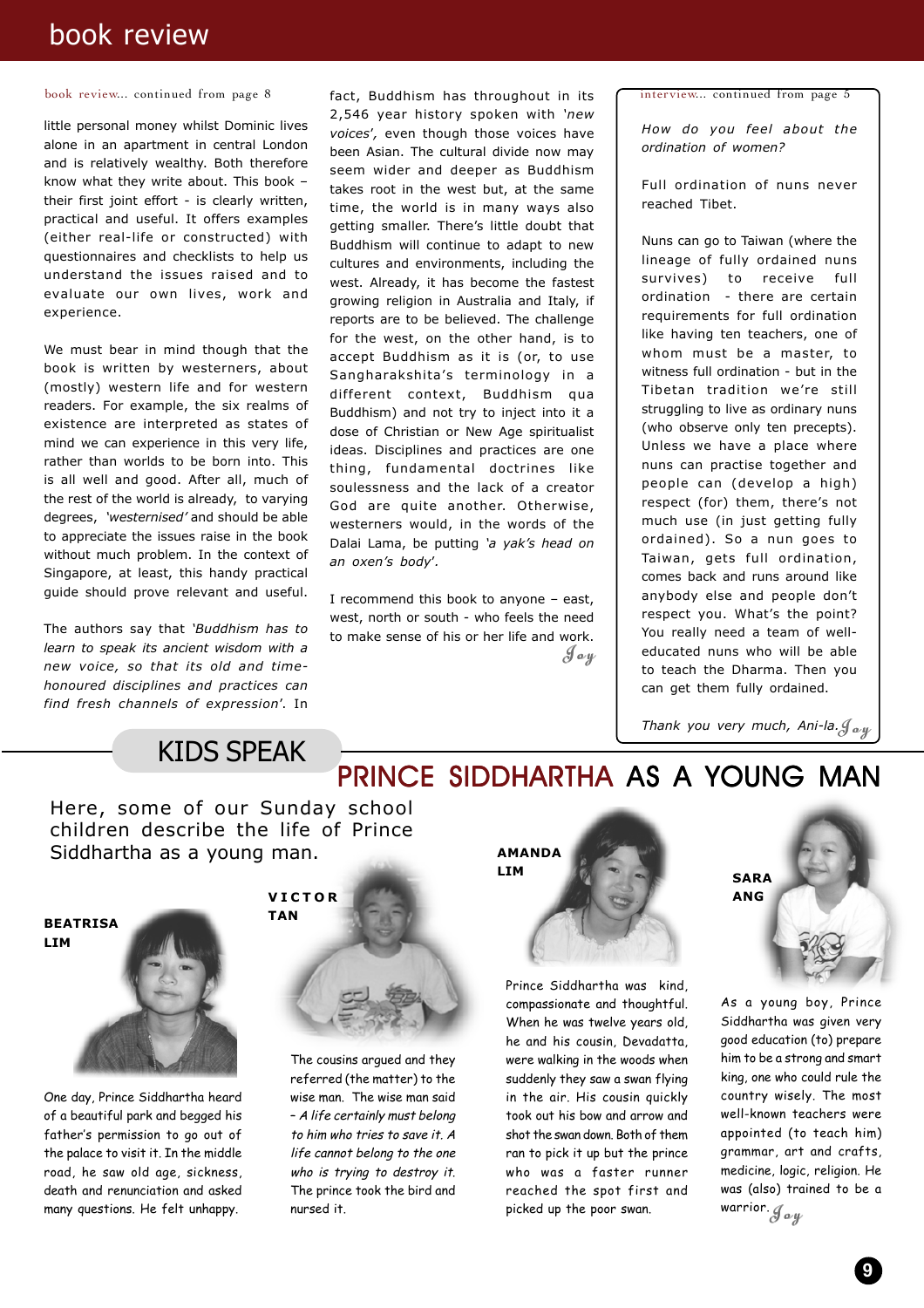## book review

#### **The Art of Happiness at Work**

by His Holiness The Dalai Lama and Howard C. Cutler, M. D. Riverhead Books, 2003 Hardcover, 212 Pages

*Reviewed by James Chiang*



Howard Cutler, an American psychiatrist, first met His Holiness the Dalai Lama in 1982 when he was in India on a research assignment. Their conversations over the next few years resulted in the publication of *The Art of Happiness: A Handbook for Living*. The focus of their first book was on inner development – how we can achieve happiness "*through the systematic training of our hearts and minds*". It became an instant hit and sold more than a million copies worldwide.

However, many of his readers pointed out that while the book provided much inspiration and guidance on a personal level, it was a little detached from society. They wanted to find out how these principles can be applied and integrated into our daily lives. As some of them put it, " *… an individual does not live in a vacuum … the society we live in can clearly have an impact on the individual*". Many were also interested to hear the Dalai Lama's take on these

**Religious Advisor: Ven B Dhammaratana Editor: Chwee Beng, James Chiang Chinese Editor: Yew Chung, Sunanda Layout: Shawn Tan, Paul Hendricks Secretary: Leila Vetting: Alexius**

#### issues.

In *The Art of Happiness at Work*, Howard Cutler engages the Dalai Lama once again in a series of conversations, this time from the perspective of work. Work is an important activity that governs a huge part of our lives. We work to survive, feed ourselves and pay for our rent. As we spend so many hours at work, we inevitably encounter difficult situations – a difficult colleague, an unreasonable boss, pay cuts or company restructuring. Sometimes, we may even cause our own dissatisfaction! How often are we envious, if not jealous, of others' accomplishments?

" … in the work environment, if there's a lot of injustice and exploitation, then to passively tolerate it is the wrong response … "

In the first chapter, *Transforming Dissatisfaction at Work*, the Dalai Lama speaks of workplace unhappiness, such as work overload and poor working environment. " … *in the work environment, if there's a lot of injustice and exploitation, then to passively tolerate it is the wrong response … We need to fight against injustice outwardly, but at the same time we have to find ways to cope inwardly, ways to train our minds to remain calm and not to develop frustration, hatred, or despair*".

One other topic I find rather interesting is how we can inject meaning into work and even turn it into a calling. There are some of us who are blessed with jobs that constantly bring excitement and challenges. At the same time, there are jobs that are very routine in nature, to the point of being boring. I once worked part-time in a factory during my school holidays for some extra cash. My menial task was to check an assortment of computer parts (that came in little plastic

The opinions expressed in this Newsletter are those of the authors and interviewees and in no way represent those of the editor or Buddhist Library. We accept no responsibility for any organisation, product, service or other matter advertised.

We welcome articles, reviews, constructive ideas and comments. We reserve the full bags) against the accompanying item lists. The job was so boring I found myself fighting the Z-monster by the third hour. At the end of the week, I asked myself if it was worth risking my sanity for a little extra pocket money.

Is it possible then, under such circumstances (even more so for fulltimers), to turn work into a calling? The Dalai Lama offers hope - "*There is always a way to find a higher purpose to one's work*". For those who are supporting their families, they can *"deliberately reflect on provding for the happiness and comfort of their family, visualize each family member and how this work is providing food and shelter for that individual*". What about those without families to support? "*They should recognise that by actively participating in this workforce, in some way, they are acting out their role as a good citizen in their society ... What is the other alternative? ... there is the danger of drifting into some unhealthy habits, such as resorting to drugs ... or acting as a destructive member of society ...* "

His Holiness' wisdom resonates throughout the book. As you read on, you'll find that these principles can be readily applied to the different facets of life, as much as they can be applied to the workplace. The panacea to many of life's problems does not lie in a one-size-fits-all solution, but depends on our willingness to turn inwards to reshape our attitudes and outlook. Finally, the Dalai Lama reminds us that "*a happy life should have variety, be more whole and complete. One should not just concentrate on job or money*".

reading!  $_{\mathscr{J} \bm{\mathscr{a}} \bm{y}}$ This book is very well written and inspiring. I highly recommended it to those who would like to turn work into a more meaningful experience. Happy

discretion to accept, reject, or edit them. Please write or fax to: The Editor, The Path of Joy, Buddhist Library, 2 & 4 Lorong 24A Geylang Singapore 398526.

**Email**: buddhlib@singnet.com.sg **Fax**: 6741 7689 **Phone**: 6746 8435 **Web**: http://web.singnet.com.sg/~buddhlib

Please include full name and contact details.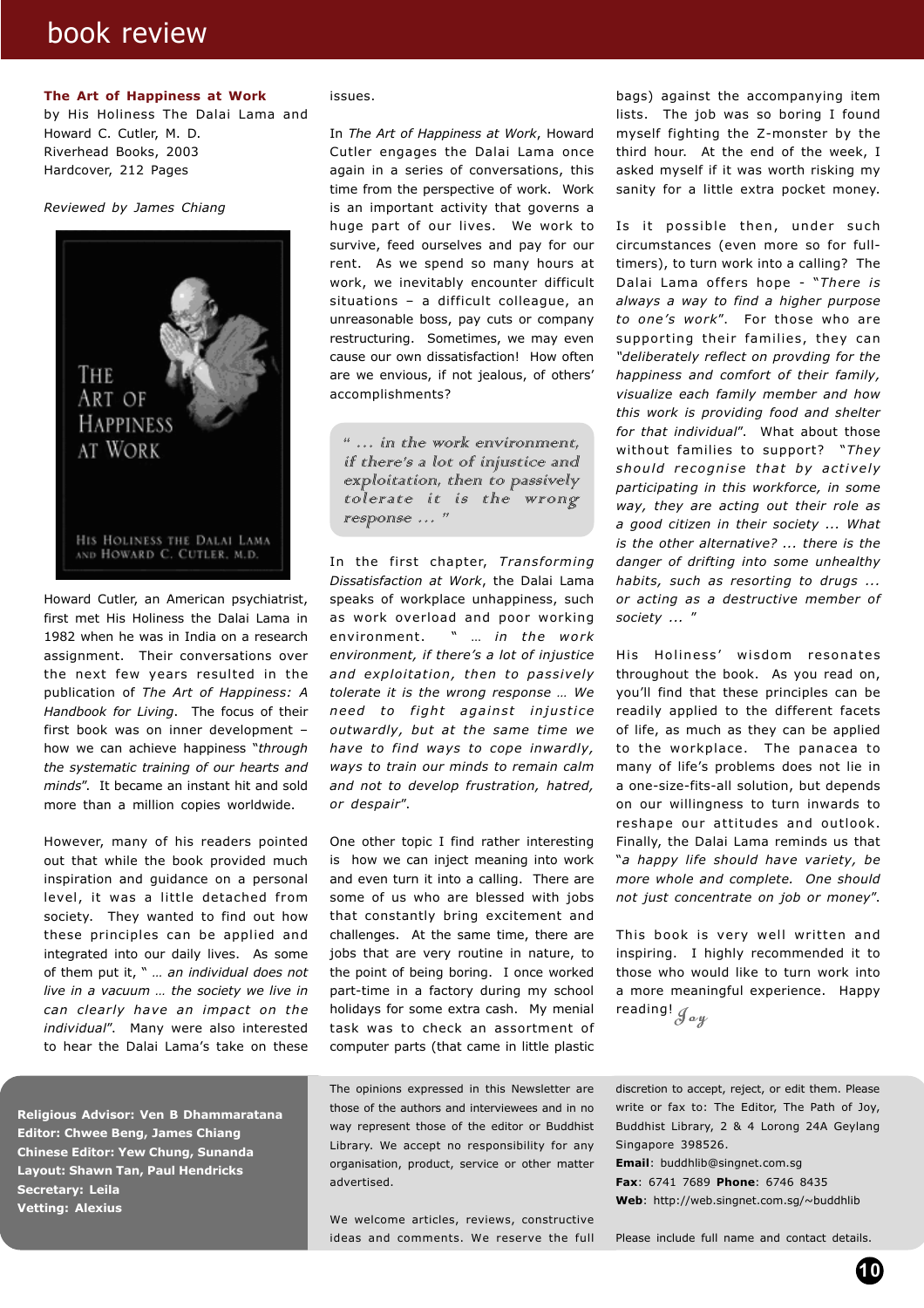## Bhante says

#### Bhante says... continued from page 2

And so the Buddha taught a way for children to skilfully repay their indebtedness to parents. If parents are spiritually immature, we can help them to improve slowly. We do it indirectly because it's difficult for senior people to change. In this way, if we can gradually persuade our parents to adhere to correct Buddhist spiritual practice, then slowly – but surely – we can repay our debt to them. For example, if parents find it difficult to donate money for charity, we can persuade them that it's good to help the poor. Just as they were poor before, they should also understand the plight of others who are poor now. But we should not label our parents as *'stingy'* because they've acquired a thrifty habit owing to the difficult times they had to endure, struggling to give us a decent future.

If parents are doing wrong practices, it's also good to urge them to go to places where correct Buddhist spiritual practices are carried out. It's particularly useful if there are other senior - or more senior - people around for these parents to emulate.

The words in the passage - *But whoever encourages his unbelieving parents To believe his immoral parents to be virtuous -* means to teach parents the right view regarding the Buddha, Dharma and Sangha. That the Buddha is not God but a man who became the Enlightened One showing us that it's possible for us

to do the same. That the Dharma is a skilful teaching bringing us true happiness in this very life if we're able to practise it sincerely. And that the Sangha is a group of people practising the Dharma, who've gone through the same problems that we face. They can thus show us how to practise the Dharma in a skilful way ourselves.

Sometimes we tend to see our parents as a hindrance to our freedom. We want to be free to do anything we want, good or bad. But total or unfettered freedom in this sense is an illusion. The Buddha did not speak of this kind of freedom. True freedom is the ability to choose to live our lives in a skilful way that brings happiness, both to ourselves and others.

For example, for the sake of our own freedom, we should not impinge on others' freedom. We should not kill other living beings just because their death will give us some benefit. And a robber cannot say that, because he has certain needs, he has the freedom to rob others to satisfy his needs.

Parents may not always be right. They may look at things from a different perspective from us because, with the benefit of greater prosperity and wider exposure, we know a great deal more about the modern world than they do. We should thus be patient enough to understand things from our parents' perspective, instead of rushing to condemn them. We should understand

that, because parents love us dearly, our mere disagreement with them, especially if we disagree strongly, may give them much pain. And parents may be in pain, even if they don't show it.

The last duty which we can perform for our parents is to conduct religious services for them when they die. But these services must be conducted in accordance with *our parents'* beliefs, not our own. Some people create fear in their parents' minds by pressing their parents to accept their religion, or die without any religious rites being performed for them. Faced with this dilemma, these parents often have no option but to accept their children's religion. They may also accept their children's religion just to keep them happy or to maintain harmony in the family. This practice is absolutely wrong, certainly no way to repay our parents' kindness and love for us. No one should change another's religion without that person's genuine consent, freely given.

If we sincerely put into practice these simple principles, we'll be able to enhance the quality of the limited time available to us to spend with our parents and children.

May you all enjoy many precious moments of love and happiness with your loved ones.

> *Bhante B Dhammaratana Religious Advisor Buddhist Library*

## BL's Third Charity Golf



BL held its third Charity Golf Tournament at the Raffles Country Club on 5th August 2004. The event kicked off to a shotgun start at 1pm and some 100 participants set off in their buggies, armed with sunscreen and drinking water under a bright blue sky. After a full day of swinging and putting, the participants settled down to an evening of wining and dining at the clubhouse restaurant. Surely one event that many golfers would look forward to next year!  $\mathcal{J}_{\alpha\psi}$